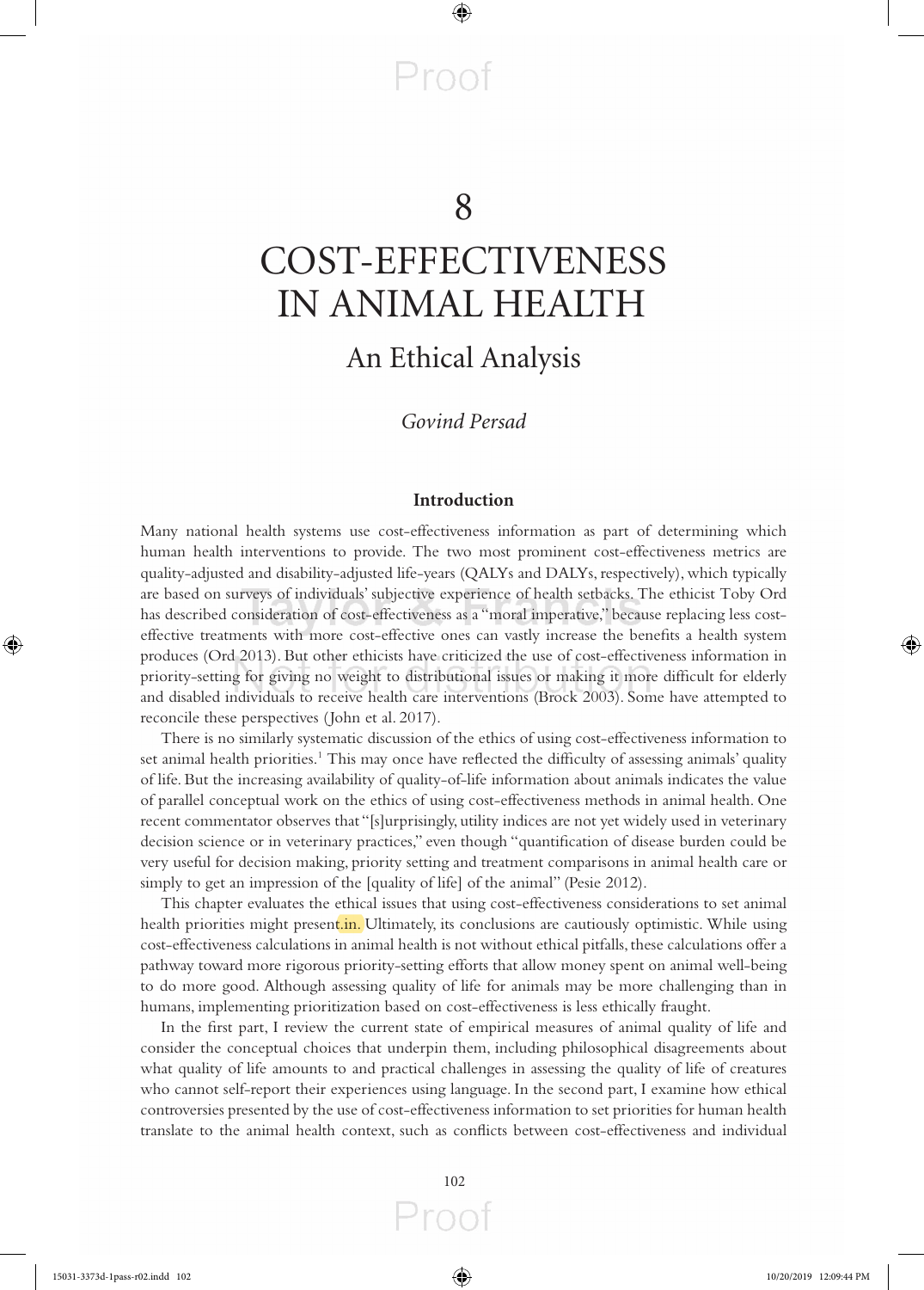⊕

rights. I also consider distinctive ethical challenges that the animal health context presents, in particular the problem of making cross-species comparisons of quality of life. In the third part, I consider different ways in which cost-effectiveness assessments could be used to set priorities and argue that doing so is both possible and desirable.

## **Measuring Cost-Effectiveness in Animal Health**

 Determining the cost-effectiveness of a health intervention involves assessing two different aspects of an intervention: (1) its cost and (2) its effects on length and quality of life. These two assessments are combined to produce a cost-effectiveness ratio. For instance, a course of cetuximab, a cancer treatment, costs US\$80,000 and improves overall survival in humans by 1.2 months, producing a cost-effectiveness ratio of more than \$800,000 per life-year (Fojo and Grady 2009).

Assessing the cost of animal health interventions is no more difficult than assessing the cost of similar interventions that improve human health. Assessments of the cost of veterinary medications and other animal health interventions are already frequently conducted as part of cost-effectiveness analyses of zoonotic diseases that affect human health (Schurer et al. 2015). Such assessments are also used in cost–benefit analyses that compare the cost of interventions that improve livestock health to the economic benefits ranchers derive from healthier livestock (Duarte et al. 2015). Likewise, the limitations that exist when assessing costs in human health—including the fact that sticker prices may not reflect costs from a societal perspective and that costs themselves are frequently reflective of societal determinations rather than being entirely independent of those determinations—apply to animal health (Persad 2016).

 Cost-effectiveness analyses of zoonotic diseases, however, often entirely ignore how these diseases and interventions to cure them—affect animals' quality of life. For example, echinococcosis, a zoonotic disease caused by a parasitic worm, can lead to serious illnesses not only in humans but also in host animals like sheep, dogs, and horses (Schurer et al. 2015). Animal health benefits from treating echinococcosis should also be part of the cost-effectiveness calculation. As Cass Sunstein has argued,

 [o]n any plausible view, harm to animals matters, at least to some degree. This judgment is firmly reflected in American law. At the national level, the [Endangered Species Act] is complemented by the Animal Welfare Act, which is designed to protect a wide range of animals against suffering and premature death. Every state attempts to accomplish the same goal through anticruelty laws.

### *( Hsiung and Sunstein 2006 : 1695)*

 It would be at least *prima facie* inconsistent with our willingness to spend money protecting the welfare of laboratory and farm animals to entirely ignore animal quality of life when considering how much to spend treating zoonotic diseases. More generally, if we are willing to give some weight to animal health, it makes sense to include animal health as an outcome in a cost-effectiveness analysis.

In order for cost-effectiveness analysis to incorporate both the costs and the health benefits of animal health interventions, we need an effective way of measuring how these interventions affect animal health. The most common metric for assessing the human health impact of a given intervention is the QALY. Determining QALY impact involves multiplying the number of years of life that the intervention provides by the quality of those years of life. In humans, comparative quality of life is assessed using "time trade-off" or "standard gamble" approaches, where people are asked to say what risk of death they would tolerate, or how much shorter a life they would accept, in order to avoid or eliminate a condition that impairs quality of life.

 Because animals typically cannot respond to surveys, other strategies must be used to assess quality of life. A 2000 article in the *Journal of the American Veterinary Medical Association* summarizes research

Proot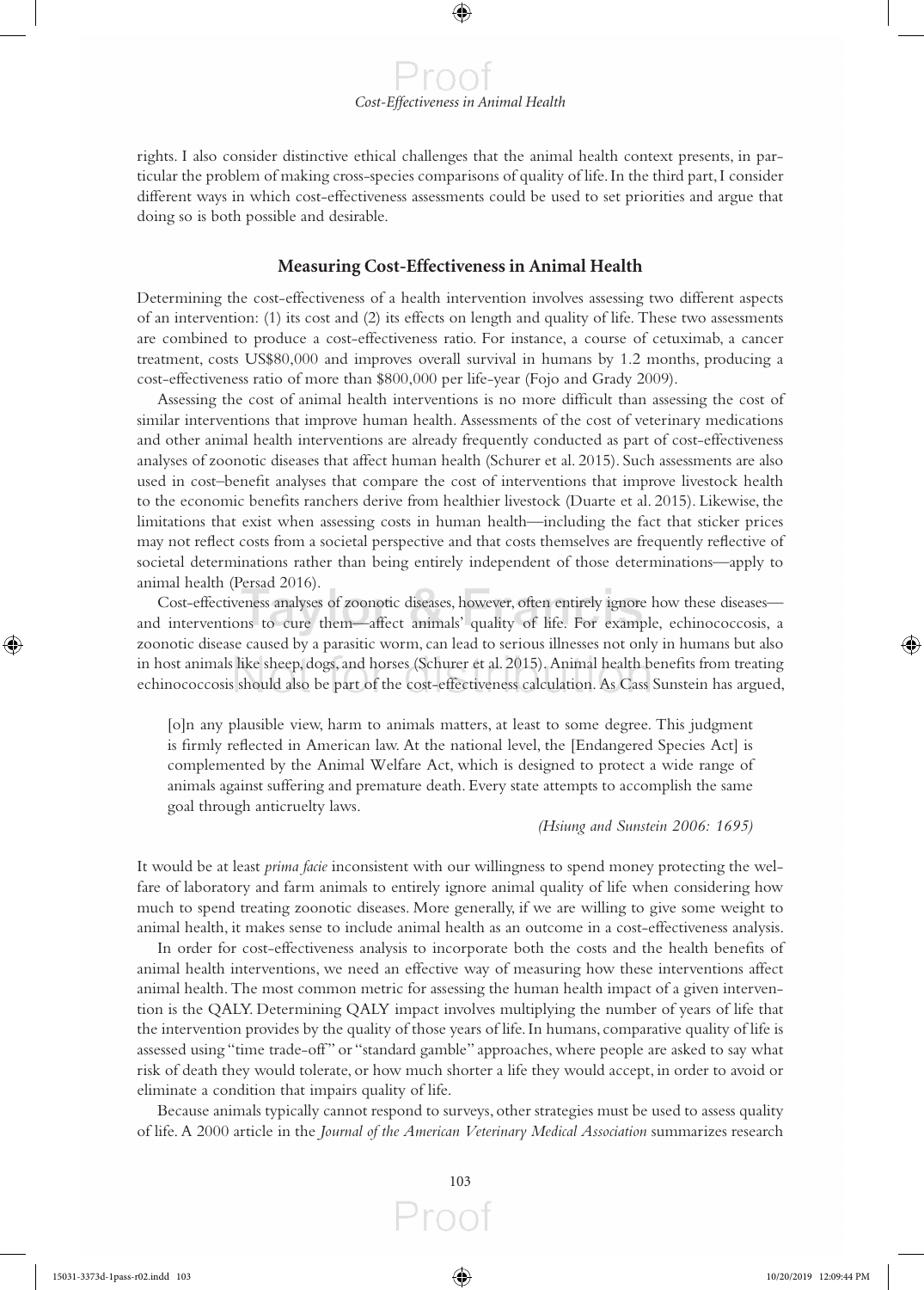⊕

on quality-of-life measurement in animals. The article observes that quality of life in animals is typically assessed by having proxies, such as caregivers or medical professionals, complete surveys that elicit their beliefs about an animal's quality of life. The use of proxy surveys is not unique to animal health proxies are also used to assess quality of life for humans who are incapable of self-reporting their own quality of life, such as infants and those who are severely ill or disabled. Despite the limitation of proxy approaches, the article asserts that "[t]he goal of measuring [quality of life] in animals from the perspective of the animals is not currently attainable" and that development of a proxy survey completed by humans offers the best chance of usefully measuring animal quality of life. Most of the more recent work on quality of life in animals relies on questionnaires completed by proxies (Belshaw et al. 2015; Mullan 2015 ).

What do these questionnaires ask? The questions asked, and the underlying definition of quality of life at issue, vary widely. A recent review article asserts that few studies of quality of life actually offer a definition of quality of life (Belshaw et al. 2015). Most ask about perceived pain, and many ask about other topics such as function, sociability, and capacity to meet various needs. In general, these assessments have focused on the harms to quality of life that stem from disease, rather than considering how various capabilities might improve animals' quality of life.

 Conceptual work on quality-of-life assessments in animals is likewise variable. The three most prominent philosophical accounts of quality of life in humans are the *hedonic* account, on which quality of life is a function of affective responses, the *desire-fulfillment* account, on which quality of life depends on the extent to which one's preferences are being fulfilled, and still others understand it via an *objective list* account, on which quality of life constitutes possessing objectively observable goods or capacities (Crisp 2016). Proxy questionnaires applying each of these approaches have been used for animal health. The hedonic approach is defended by one prominent commentator who contends that

 assessment criteria, like the QOL [quality-of-life] factors they are intended to measure, have value only insofar as they are associated directly or indirectly with affective states. Measurement criteria that are not associated with affective states are not relevant to QOL and, hence, play no role in assessing QOL.

#### *( McMillan 2000 )*

Other discussions propose using a desire-fulfillment account in which those answering questions evaluate how well an animal's preferences are being satisfied (Yeates 2016). One questionnaire proposes an objective list account, where respondents consider whether an animal enjoys various objective goods and capacities (Wojciechowska and Hewson 2005; Wojciechowska et al. 2005).

 Is there any alternative to surveying humans about their perceptions of animals' quality of life? Franklin McMillan asserts that "[t]he goal of measuring QOL in animals from the perspective of the animals is not currently attainable" (McMillan 2000: 1908). Despite this claim that there is no alternative to human-completed questionnaires, some quality-of-life assessments for laboratory animals infer quality of life directly from behavior rather than soliciting the perspectives of human raters. Some have proposed that the "Mouse Grimace Scale," based on the idea that examining the facial expressions of mice could serve as an effective way of directly assessing whether mice are in pain (Matsumiya et al. 2012; Leach et al. 2012). Similarly, the ability of mice to perform certain tasks, or their aversive behavior when faced with a stimulus, could be regarded either as indicators of quality of life or as constituents of quality of life (Urban et al. 2011). The strategy of assessing quality of life based on direct observations of behavior could potentially be applied not only to mice but also to companion animals and livestock. As another example, one article proposes looking at hormonal and physiological changes, such as changes in heart rate or hormone concentration (Stockman et al. 2011; Christiansen et al. 2007).

104

Proo<sup>.</sup>

⊕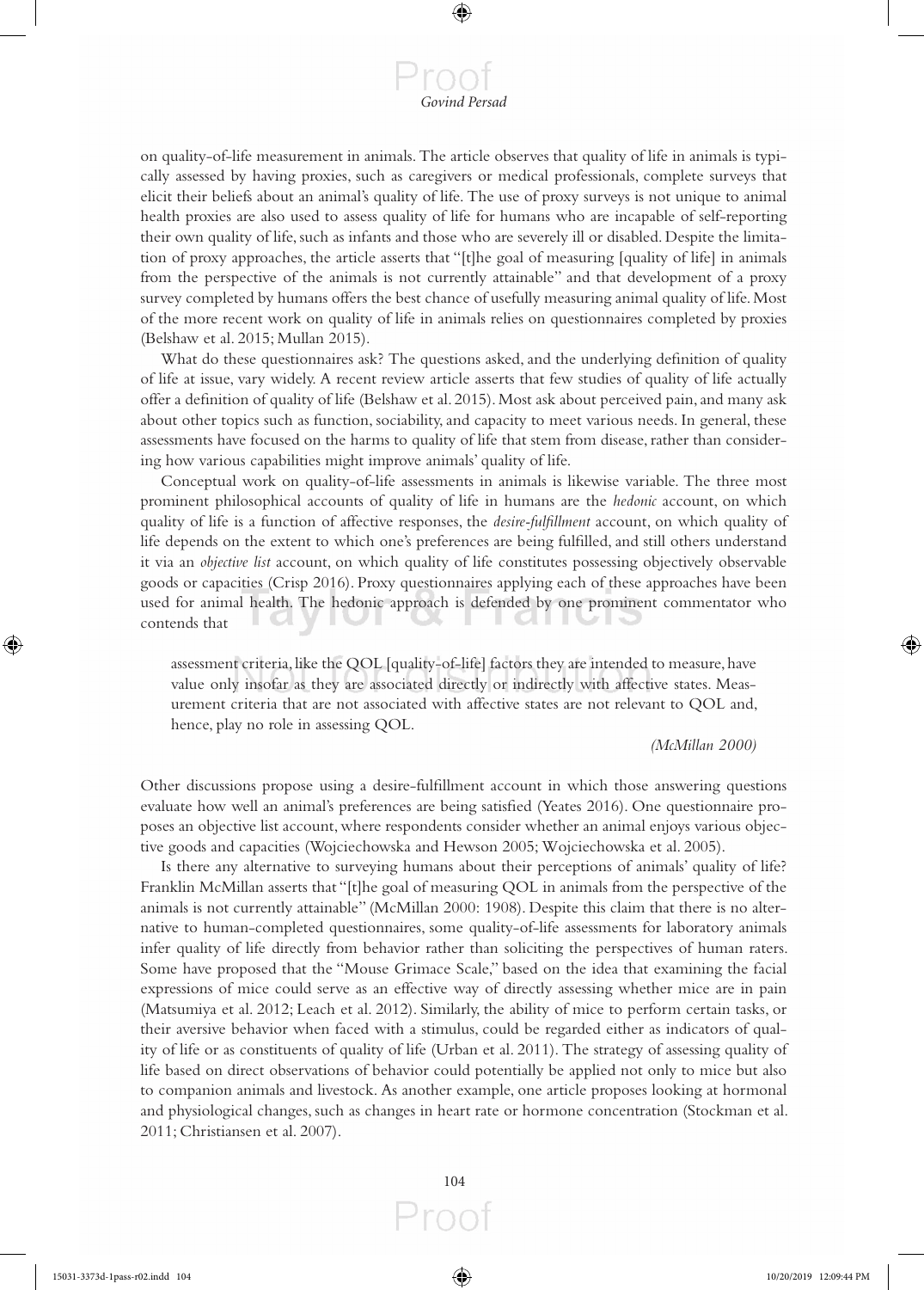⊕

 For any of these assessment techniques, it is important to keep in view the fact that whatever is being measured must be matter in order to be worth measuring in the first place. Some approaches may provide plentiful and easily accessible quantitative data, but that data may not represent any aspect of animals' lives that is morally significant. Even if perfect consensus cannot be reached on what is morally significant in animal quality of life, however, the strategies presented earlier represent potentially effective ways of assessing quality of life in various animals.

### **Translating Current Issues in the Ethics of Cost-Effectiveness to Animal Ethics**

 Quality of life determinations could potentially be used for a variety of purposes, including deciding what sort of clinical care an animal needs, punishing those who cause unjustified pain or injury to animals, or designing zoos, farms, and other types of spaces where animals live. My focus, however, is the use of quality-of-life assessments as part of priority-setting. Quality-of-life assessments are frequently used, in combination with costs, to generate cost-effectiveness figures that are then used to set priorities for human health. For instance, the health care system in the UK uses quality-of-life assessments to determine which interventions fall within a cost-effectiveness threshold ( Drummond and Sorenson 2009). They have also been proposed for use in other contexts, such as setting comparative priorities between health care and public health, determining which services are provided in markets or paid for by private insurers, and indicating which interventions should be high priorities for research (Graham et al. 1998; Clement et al. 2009; Persad 2016).

 In this section, I consider how several ethical challenges that cost-effectiveness methodologies face when used to set human health priorities might translate to the animal health context. These include the challenges of comparing quality of life across different conditions; of avoiding violations of rights; and of treating people with disabilities or short life expectancies fairly. I also consider a challenge that has special resonance in the animal ethics context: cross-species comparison of quality of life.

## *Quality of Life Across Conditions*

One challenge that is magnified in the animal health context involves the commensurability of quality-of-life measures across conditions. Some argue that it is difficult to compare the quality of life impacts of different medical conditions, such as limited mobility and chronic pain. It may be even harder to compare quality of life across different animals or animal species.

 One possibility, if we use the questionnaire approach, is to ask humans these questions on behalf of the animals they are responsible for. This presents a variety of problems. First, humans who are responsible for animals may answer the questions in light of their own moral obligations to animals, obligations that may not track what is good for the animal overall. They may also select outcomes that are better for human caretakers even though worse for animals. For instance, humans may regard outcomes where an animal dies quickly as preferable to outcomes where an animal suffers in pain under their supervision, even if the animal would, in fact, be better off under the second option. Second, moving from the deontic (what decision makers should do) to the axiological (what is valuable), proxy decision makers may, in general, judge outcomes to be different from the way that they seem from the first-person perspective. For instance, people typically prefer pains to be in their own past rather than in their own future but may not exhibit the same time bias when they consider the pains that others experience (Dorsey 2016). Third, human survey respondents may simply lack knowledge of what is actually in the interest of the animals whose lives they are describing.

 One alternative would be to ascertain quality-of-life judgments by looking at the risks and tradeoffs animals actually accept—for instance, the risks they are willing to take in order to avoid pathogens

105

Proot

⊕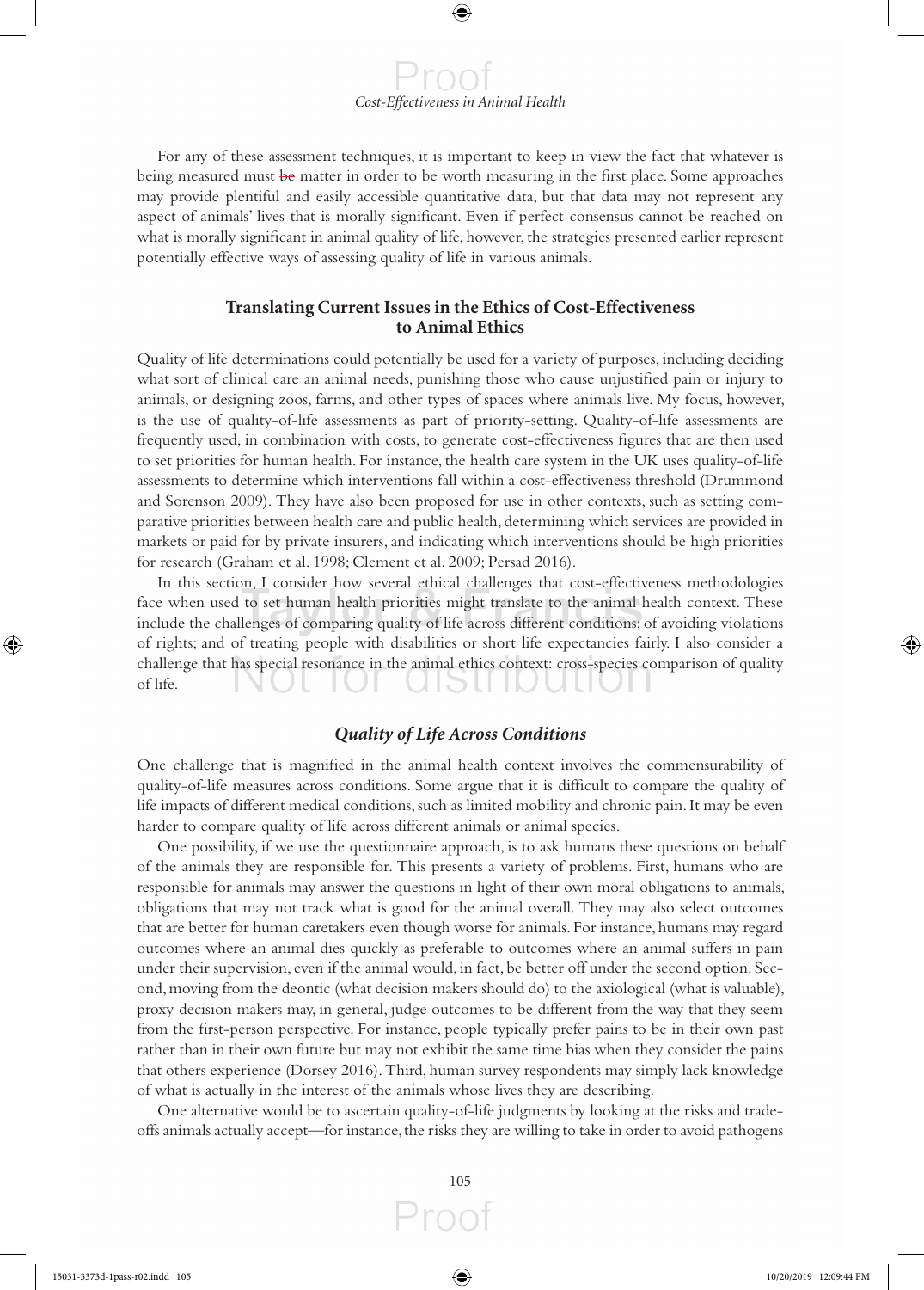⊕

or to engage in play activities. We could regard animals' actual behavior as revealing a preference for certain health states over others. However, some might worry that these revealed preferences are hard to interpret. It is difficult to tell whether a given decision reflects a general preference or just a preference in a particular context. It is also challenging to know the extent to which we should try to determine what is good for animals by looking at what they actually do. For instance, the fact that dogs are willing to drink out of toilets might seem to suggest that they are willing to tolerate a high risk of illness in order to pursue their goal. But we might instead conclude that dogs, left to their own devices, are mistaken about what, in fact, is in their own interest. (They are like the person in John Stuart Mill's famous example who is about to cross a rickety bridge he does not realize is rickety.) Similarly, some have argued that the fact that animals often hide when they notice a photographer suggests that they value privacy in the way that humans do and that hidden cameras would set back animal privacy interests just as they set back human ones (Pepper, unpublished). But their decision to hide might reflect a mistake about the photographer's purposes or about what the photographer is holding. This would push us toward an account of animal quality of life that is based on idealized choices (see Heathwood 2006) or instead toward an account that is based on objective experiences or on measurements of hedonic states.

 Particularly in the case of dogs and other social or altruistic animals, a further complication of a revealed preference approach is that not all an individual's choices aim to improve that individual's own quality of life. As an example, Amartya Sen argues that we should recognize that individuals sometimes make choices in full knowledge that those choices will worsen their own quality of life in order to honor certain commitments that they have (Sen 1977). The soldier who throws himself on a grenade to save his platoon does not thereby reveal that he judges being pulverized to be an improvement in his quality of life. Rather, he sacrifices his quality of life in order to honor his commitment to his fellow soldiers. This is true for animals as well: various choices animals might make could be understood not to aim at improving their quality of life but, rather, at honoring their commitments. These commitments can be to conspecifics, such as cases where animals sacrifice their lives for fellow pack members, but cross-species commitments are also possible (Casal 2012). Another concern involves what Jon Elster, Sen, and Martha Nussbaum have dubbed "adaptive preferences" ( Teschl and Comim 2005). Animals may elect to do various things not because they contribute either to their own quality of life or to their commitments but, rather, because have been led to act in ways that serve the interests of others because of a mistaken sense of self-worth.

 These concerns about purely desire-based approaches suggest the attractiveness of either hedonic or objective-list measures of animal quality of life that allow for comparisons across different conditions. Given the complexity of many animals' lives, I would argue that the same considerations that favor objective-list measures over purely hedonic ones—namely, that more matters to people than merely their psychological states—also apply to many animals.

 One possibility is to use an externally observed hedonic account of quality of life to assess quality of life in animals that lack sophisticated self-awareness and long-term planning but to use an objective-list account (developed primarily through observation but also potentially through questionnaires) to assess quality of life among more mentally sophisticated animals. This distinction might track David DeGrazia's suggestion that the interests of fish, amphibians, reptiles, and birds be assigned different, and lower, priority than the interests of other sentient animals (DeGrazia 1996). On this view, some animals are capable of having a rich quality of life that goes beyond purely hedonic reactions while others are not.

### *Quality of Life and Rights*

 Another challenge involves tensions between the utilitarian bent of most cost-effectiveness approaches and respect for individual rights. The 1991 Oregon Medicaid proposal, which set priorities strictly on

Proot

⊕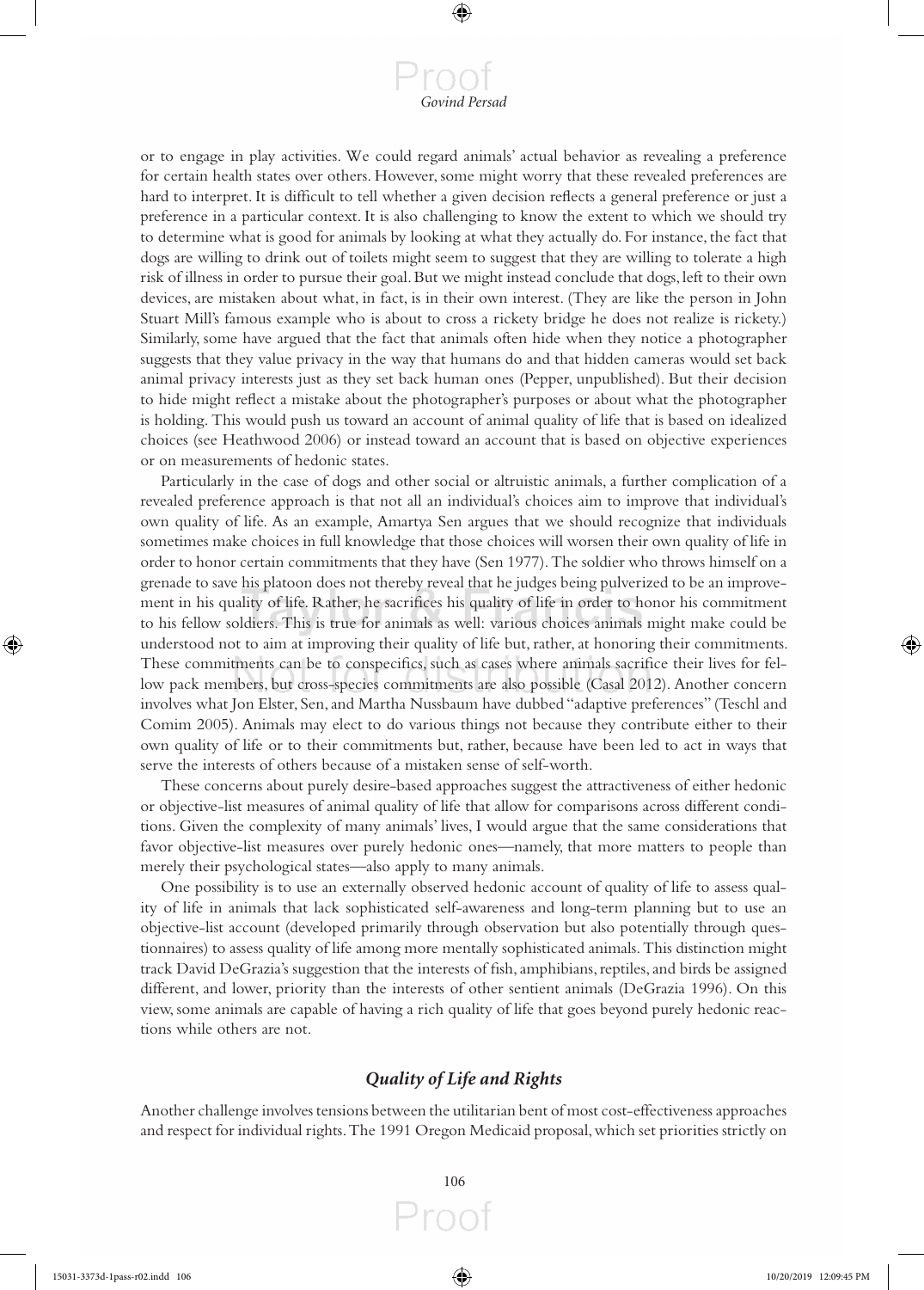⊕

the basis of cost-effectiveness, was criticized for providing cost-effective but low-urgency interventions, such as tooth capping, in preference to urgent but costly interventions such as appendectomies ( Hadorn 1991 ). This objection involves what philosophers call the *aggregation* problem—whether many minor burdens can be aggregated to outweigh a major burden. A related objection, termed the *fair chances/best outcomes* problem, questions the exclusion of individuals who are unlikely to benefit, and a third, termed the *separate spheres/indirect benefits* problem, contends that cost-effectiveness approaches give excessive weight to whether individuals who receive interventions will, in turn, produce other benefits for society (Daniels 1993).

 Many have suggested that utilitarian reasoning is distinctively appropriate when only animal interests are at issue (McMahan 2002; Nozick 1983).<sup>2</sup> Jeff McMahan effectively summarizes this view when he states that the "morality of respect," which includes nonconsequentialist rights, applies to persons, but the "morality of interests," which does not, applies to sentient animals (McMahan 2002). If this is correct, cost-effectiveness methodologies might face fewer ethical headwinds when used to set priorities in animal health than they do in human health. It might be appropriate to, for instance, prevent many pigs from suffering painful bruises than to prevent a single pig from suffering very severe pain, even if it is inappropriate to make similar calculations where the lives of beings who fall within the morality of respect are at issue. It may also be appropriate to invest no resources at all in curing certain very rare animal diseases if those resources could instead be used to cure much more common diseases. In fact, even more radical utilitarian decisions that are widely agreed to be inappropriate in human health might be appropriate where animals are concerned, such as killing some animals in order to prevent a disease from spreading to many more.

 McMahan's view is well argued for and seems normatively plausible. If adopted, it would broaden the scope of permissible use of cost-effectiveness measures in animal health. However, others suggest that animals should be accorded deontological rights rather than being regarded as mere subjects of interests ( Regan 1985 ) or that "it's not in general permissible to cause serious pain and injury to one morally significant entity," including an animal, "in order to benefit others" (Harman 2011). If animals fall within what might be termed the morality of respect, then rights-based concerns about the use of cost-effectiveness criteria to set priorities have more traction. A rights-based view also coheres with some of our practices regarding animals—in particular, the view in animal research that prioritizes refining research over reducing number of animals used on the basis that "the experience of an individual animal is paramount to the number of animals, and that additional suffering for the individual in exchange for a reduced total number of animals is not acceptable" (Boo et al. 2005; see also Ringblom 2016). This echoes the deontological view in human bioethics that recommends saving one person from death over saving many from minor pain.

However, many uses of cost-effectiveness criteria do not conflict with conventionally recognized rights, because they move resources toward more cost-effective uses without violating any rights (Ord 2013). In order to resist these uses of cost-effectiveness criteria, one would have to assign moral weight to much more controversial rights claims, such as the "rule of rescue," which recommends favoring identifiable lives over statistical lives or the view that numbers should not count when aid is being provided (see Persad 2019b).

 An intermediate possibility is also interesting. On this view, the appropriateness of utilitarian reasoning in animal health would depend on the relevant animals' capacities and social organization: this suggestion builds on Judith Thomson's speculation that act-utilitarianism is appropriate for eusocial animals but inappropriate for humans (Thomson 1990). Utilitarianism might similarly be inappropriate for animals who are relevantly similar to humans but appropriate for social animals. By this logic, we might use a highly nonconsequentialist ethical theory for balancing the interests of animals that are solitary and typically competitive with conspecifics, such as tigers, in one way; a moderately nonconsequentialist theory for balancing the interests of animals who (like humans) are limited altruists in another way; and a utilitarian theory for balancing the interests of eusocial animals

107



⊕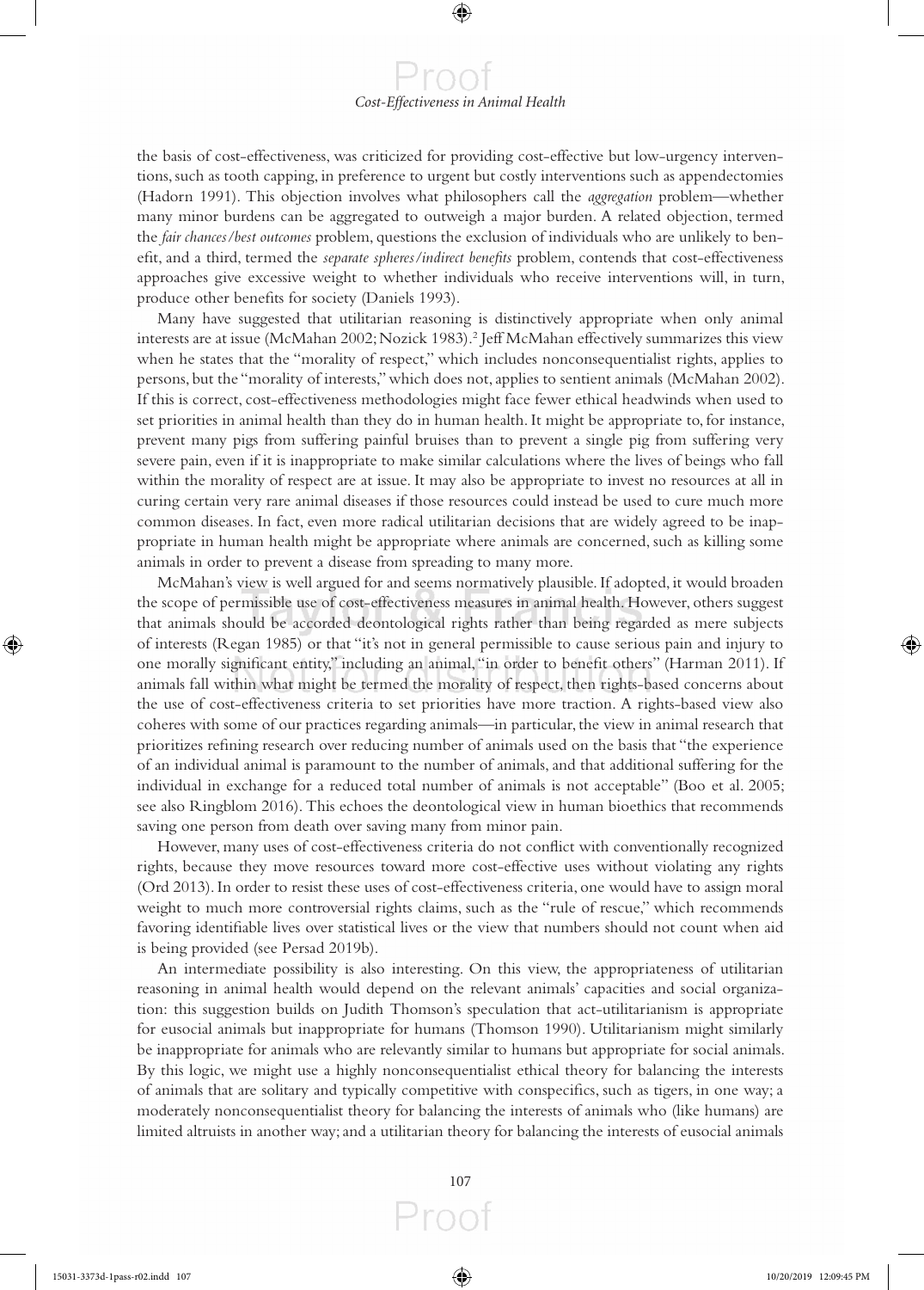⊕

like bees. While this way of developing Thomson's view is interesting, it has two clear limitations. One is that it may base moral obligations and permissions too closely on the natural abilities of specific creatures: that tigers may sometimes attack other tigers in nature does not entail that we should regard their interests as highly separate from a moral point of view. Another is that it does not address the question of how to handle trade-offs between the interests of animals from different species.

## *Quality of Life and Individual Differences*

 Cost-effectiveness approaches have been criticized for disadvantaging individuals who, because of comorbidities, can gain less quality or quantity of life from treatment. As an example, some costeffectiveness approaches to priority setting would assign lower priority for curing the cancer of someone who is blind, because the future life they gain from the treatment will be lower in quality due to their disability. This outcome has been criticized for being unjust and for further disadvantaging the already disadvantaged (Menzel et al. 1999; see also Persad 2019a). Another example is that most cost-effectiveness approaches will also assign lower priority to curing an illness for someone who cannot live for many more years, as opposed to someone who can live for many more years. John Harris and others have argued that this approach unfairly ignores the equal moral worth of each individual (Harris 1987).

 The frequently held view that extending animals' lives matters much less from a moral point of view than does improving their quality of life would simplify the latter problem. If additional lifeyears are assigned little or no value but quality of life has very high value, then animals who can potentially live for a longer time if they receive health benefits will receive little additional priority. However, the view that additional life counts for nothing seems implausible: we are willing to perform painful surgeries on some animals rather than painlessly euthanizing them, and we do so, in part, because we regard quantity, not only quality, of life as valuable for animals. Elizabeth Harman (2011) illustrates this through a case of a young cat undergoing surgery (see also DeGrazia 2016). Nonetheless, even though quantity of life in animals seems to count for something, it is plausible that quantity of life counts for less where animals are concerned. This suggests, for animals, replacing the standard way of calculating the QALY with a different function in which quantity is reduced in importance.

 The problem of fairness to individuals with different capacities, in contrast, remains similarly urgent in the animal health context, and perhaps even more urgent given the differences between species. Imagine that wild turkeys have a better quality of life than chickens but the same moral status. Should we be more interested in extending the life of the animal that starts out having a greater quality of life, or should we treat animals of equal moral status equally even if they differ in capacity? (Differences in moral status form a different, and potentially orthogonal, basis for prioritizing some animals over others.) The answer to this question depends on whether there is a way of comparing quality of life across species, a question I take up in the next section. But similar questions can arise even regarding intraspecies decision making—should we assign lower priority to extending the life of a permanently blind horse than a healthy one? Again, the answer to these questions seems to depend in part on whether we regard animals as being within the morality of respect or instead within a morality of interests.

## *Quality of Life Across Species*

 Priority setting for animal health can be done with a wider or a narrower focus. Narrow priority setting would determine which interventions are of highest priority for a specific, homogeneous population—for instance, which chicken coop designs are most cost-effective at improving chickens'



⊕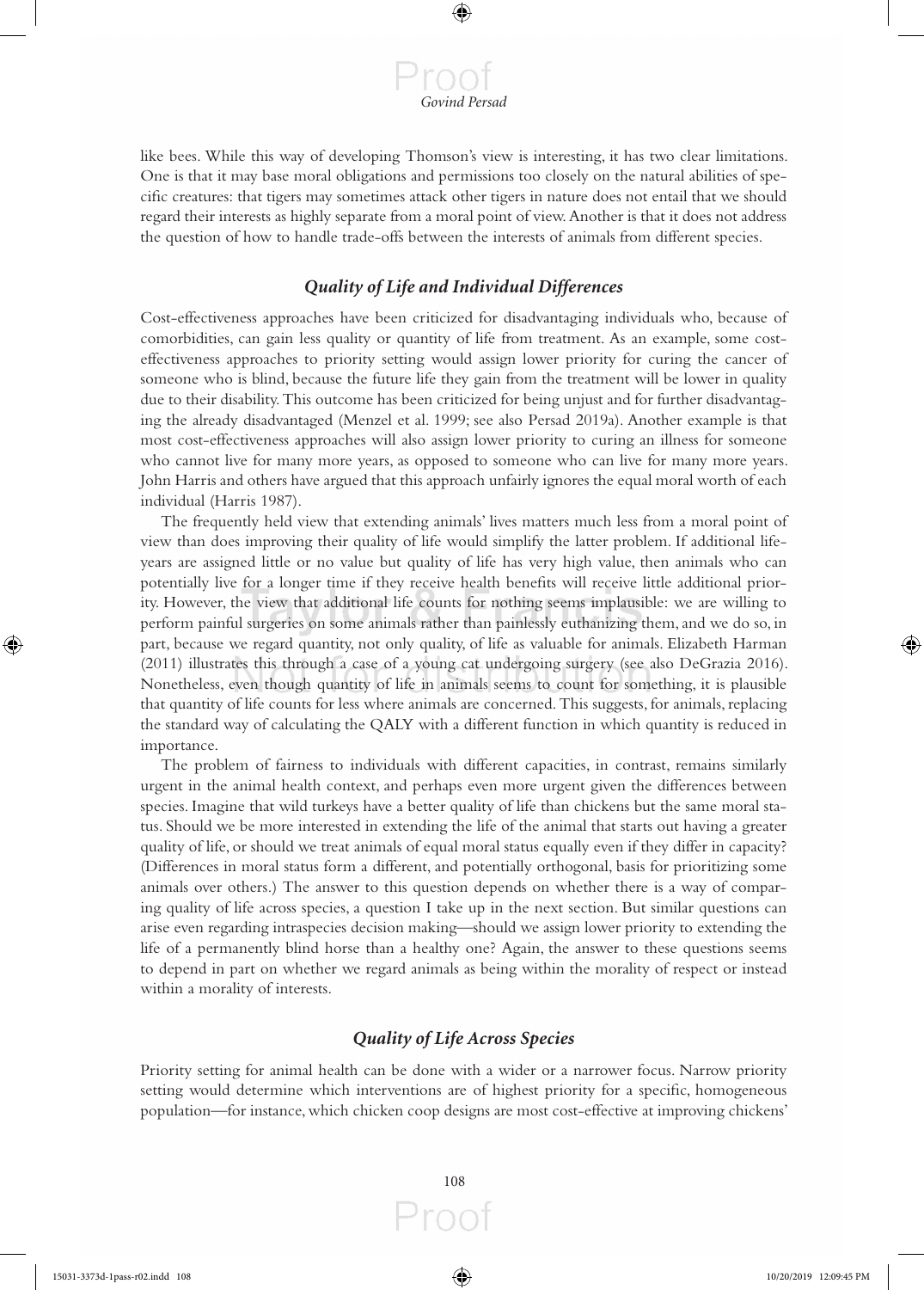⊕

quality of life. Broader priority setting would attempt to set priorities among wider groups, including multiple species—for instance, to determine which alignment for a train line through a green space would least reduce the quality of life of the animals living in the green space or what treatment for animal disease should be the highest priority for a laboratory that is researching many animal diseases.

 Wide priority setting in animal health presents the problem of *cross-species comparisons* . For instance, the green space example might involve considering how various harms caused by pollution or noise affect the quality of life of deer, marmots, bears, and migratory birds. More challenging, they might also involve comparing the relative importance of a given change in quality of life for one type of animal to the importance of that change for other animals. We typically assume that all humans' quality of life interests are given the same moral weight when setting priorities using cost-effectiveness considerations (Drummond and Sorenson 2009). But this conclusion is much less obvious when we are making cross-species comparisons. It might seem mistaken, for instance, to assign the same weight to the loss in quality of life that a salamander would experience as to the loss that a bear or wolf would experience. However, determining what weight to assign to each individual's experiences is challenging. There is no obvious time trade-off or standard gamble—or revealed preference analogue of these—that would compare whether it is better to be a wolf or a salamander. Wolves and salamanders do not face situations where they could become members of the other species. Nor are there "competent judges," in John Stuart Mill's terms (see Brownlee 2016 ) who have lived both sorts of lives and could recommend which is better.

 One response to the challenge of cross-species quality of life comparisons would be to retreat to an approach that offers only a partial ordering of priorities (Ruger 2004): on this approach, costeffectiveness could be used to set priorities within species but not between species. David DeGrazia seems to favor such a view in his comments on the potential incommensurability of human and animal quality of life:

 [Consider the assumption] that there is a sort of objective super-scale of prudential value, by reference to which one can evaluate the well-being of every actual and possible creature in virtue of its realization of the items enumerated on the massive (infinite?) list. One might find, as I do, the sheer grandiosity of such a conception a reason to doubt it. It seems to require a standpoint of prudential evaluation that is so impartial as to be God-like, or Platonic Form-like. . . . Despite lacking a decisive argument against the idea of an objective super-scale of prudential value, I suspect that this idea is misguided. It seems to me more plausible that assessments of prudential value must be relativized to the sort of creature in question and, in particular, to the native capacities of such creatures.

 *( DeGrazia 2016 : 514-515)* 

 However, the frequent skepticism in animal ethics about the fundamental moral weight of biological categories such as species membership ( McMahan 2002 ), and the potential value of an approach that assists decisionmakers who must compare the interests of different types of animals—ranging from veterinarians conducting triage and allocating limited treatments to policymakers setting priorities for animal health investments—indicates the value of a quality-of-life measure that crosses species boundaries.

 What are the candidates for such a measure? As discussed earlier, the most natural ones are objective-list measures (either conducted by proxies or external assessment) and hedonic measures. As DeGrazia observes, of course, there are challenges in constructing an objective list measure. To riff on Mill, is it better to be a "salamander satisfied" or a "pig dissatisfied"? Even if we can determine, for example, that it is worse to be a pig in chronic pain than a pig with a hearing impairment, it is hard to identify the list of capacities that would tell us whether it is better to be a pig in chronic pain or

109

Proo

⊕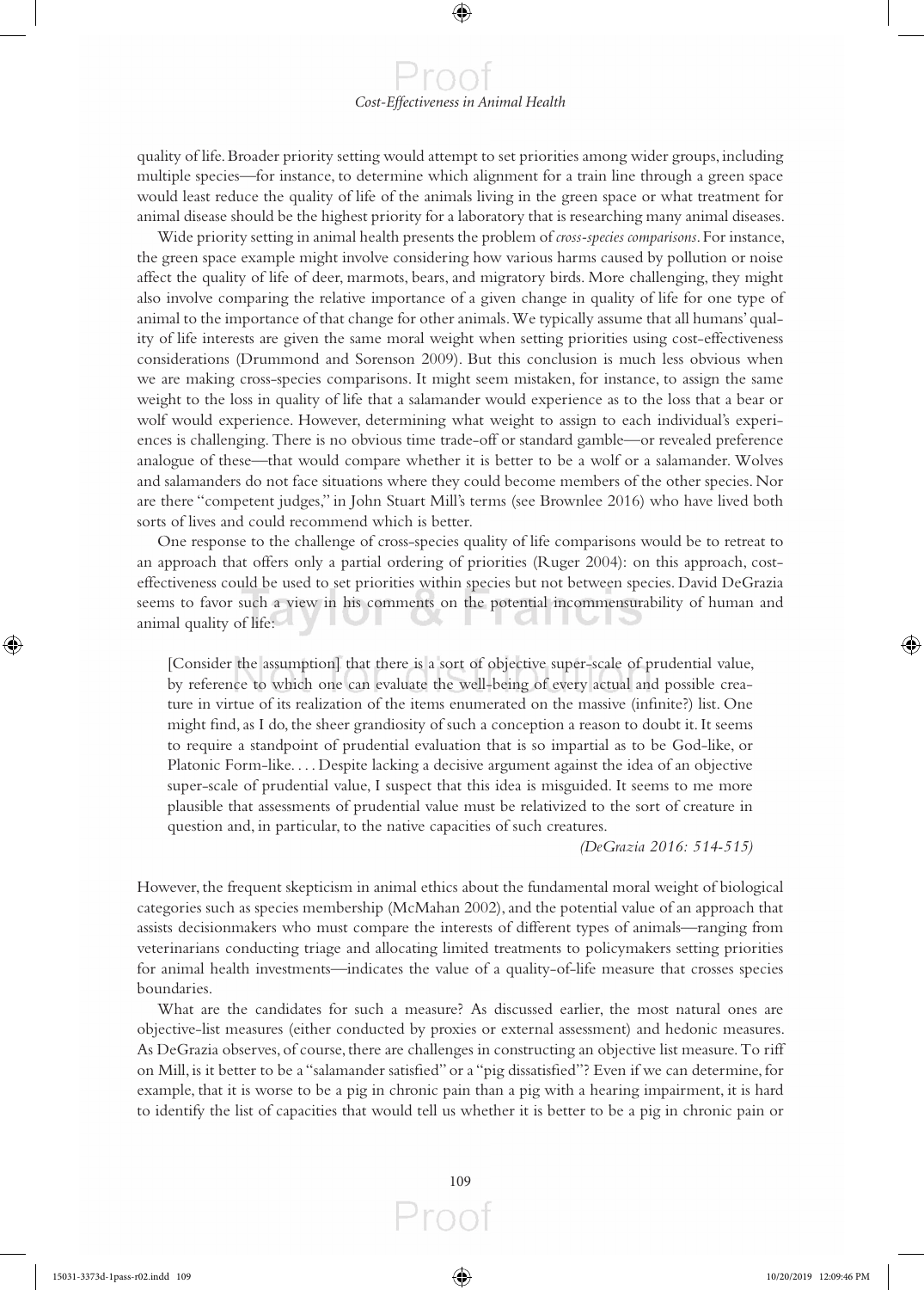⊕

a healthy salamander. Notwithstanding these challenges, however, generating broader quality-of-life assessments seems possible. As McMahan observes,

 [i]t might be suggested that individuals should be ranked hierarchically according to their level of psychological capacity or potential. On this view, all individuals with equivalent capacities or potential would count as higher forms of being than individuals with lower capacities and potential. This offers a way of articulating our sense that it is better to be a person than to be a dog. Persons are higher forms of being: their capacities are higher, the range of good accessible to them is higher, and in general their lives are better, or more valuable, or more worth living, than those of dogs

 *( McMahan 2002 : 160).* 

DeGrazia, in discussing similar cases, expresses skepticism about the specific judgment that dogs are better off than human persons, although he does not categorically reject the view. He observes that "[n]o human being has had, for example, the experience of walking through the neighborhood and recognizing the unmistakable scents of dozens of familiar people and dogs. No human being has experienced the magnificent depths of auditory experience that dogs experience every day" ( DeGrazia 1996 : 4). As a factual matter, DeGrazia is correct. But it seems plausible that the value of complex psychological experiences, such as composing a symphony or designing a fragrance outweighs the value of the sensory experience of smelling many fragrances or hearing many sounds, particularly from an objective-list rather than purely hedonistic perspective. (Think of Beethoven even after his deafness.) DeGrazia himself grants that he lacks a decisive argument against "an objective super-scale of prudential value" (DeGrazia 1996: 4), and the use of such a scale has the advantage that it avoids regarding species membership itself as objectively significant.<sup>3</sup>

 In any event, DeGrazia's relativization approach appears too strong—it forecloses the possibility of plausible partial orderings across different types of creatures. Even if one agrees with DeGrazia that the experience of animals like dogs, dolphins, and bats is so different from humans' experience of living their lives as to be incommensurable, there may be some species of animals whose life experiences are "strictly dominated" (to use technical language) by the experiences of other, similar animals—their capacities are close to a proper subset of other animals' capacities. An example might be dolphin species that are less intelligent than the bottlenose dolphin but have the same sensory capacities; more broadly, we might be able to compare very different species of birds and conclude that some have richer lives than others. We might also be able to compare different developmental stages or morphological forms of the same organism: even though tadpoles have some capacities that frogs lack, it seems plausible that frogs overall have a richer set of experiences.

 A different way of approaching the problem of cross-species comparisons is to focus on communities of animals or on ecosystems, rather than on the effects of policy decisions or other forces on individual animals. This approach would combine the interests of all animal denizens of the park (as well as potentially other living beings, and even the interests of natural artifacts insofar as they can be said to have interests), and would then assess the impact of the choice on the interests of the ecosystem as a whole. This approach would clearly reject the position taken by thinkers such as Regan and Harman, who regard each individual as separate and worthy of respect, in favor of a more holistic evaluation of the ecosystem's good. However, it would also differ from the position that McMahan defends, which regards the quality of life that different animals enjoy as commensurable. Instead of comparing different animals' quality of life, it would subsume their experiences under a larger unit of evaluation.

 Last, reasoning about moral status may pull in a different direction from reasoning about quality of life. We might conclude, based on an objective list of capacities such as complex planning, complexity, and community living, that it is preferable to be a pig than to be a salamander, and even that it is better to be a pig in chronic pain than to be a salamander in good health. (This is what we

110

Proot

⊕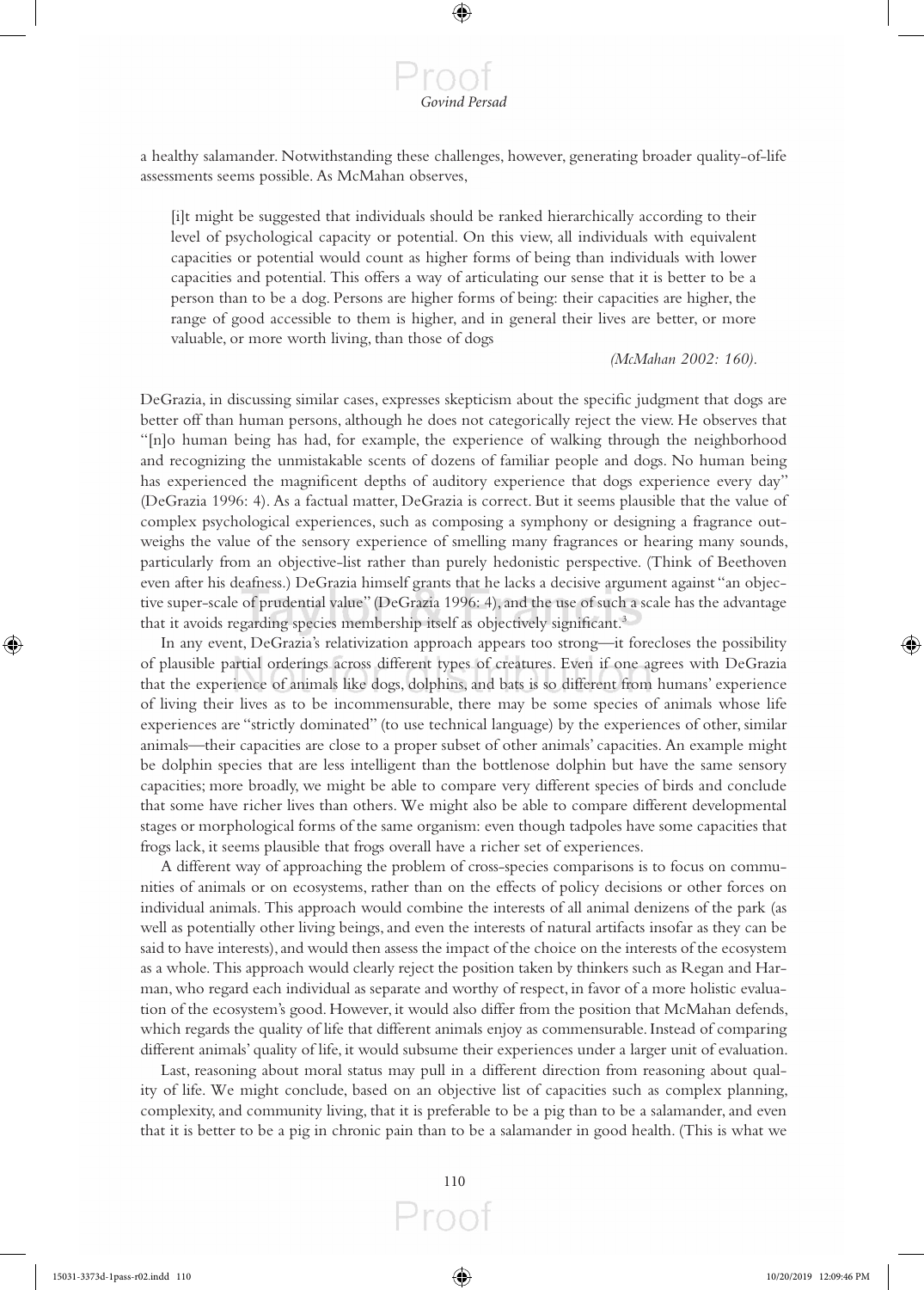⊕

conclude about the comparison between humans and salamanders.) Yet we may conclude that it is more morally urgent to relieve the pain of a pig than that of a salamander, even though it may be far worse to be a salamander in ill health than a pig in ill health. DeGrazia discusses, although does not explicitly endorse, an "unequal consideration" account of moral status that incorporates not only the capacities an animal has but also what sort of considerability the animal possesses (DeGrazia 2008). Cost-effectiveness approaches could operationalize DeGrazia's unequal consideration account by differentially weighting quality-adjusted life-years or similar metrics according to the moral status of the animal whose health is at issue.

 Another factor that could be relevant, and could pull in a different direction from quality of life, is the special obligations that may be owed to certain animals or groups of animals. Recent work by Sue Donaldson and Will Kymlicka makes the case that domesticated animals are owed obligations of co-citizenship, whereas wild animals should instead be afforded sovereignty, and "liminal" animals, which live in human communities but are not domesticated, should be granted a "denizenship" status that differs from citizenship (Donaldson and Kymlicka 2011). Importantly, Donaldson and Kymlicka's approach does not base special obligations on animals' capacities or quality of life—as an example, rabbits could be owed obligations of co-citizenship, sovereignty, or denizenship depending on whether they are pet rabbits, wild rabbits, or rabbits living in proximity to humans. Ultimately, quality of life is unlikely to be the only factor in cross-species priority setting and can be outweighed by considerations of moral status or special obligation.

### **Operationalizing Cost-Effectiveness to Set Priorities in Animal Health**

 Perhaps the simplest and least controversial strategy for expanding the use of cost-effectiveness in animal health is to use quality of life measures to create species-specific QALY analogues. One such example could be, for instance, QADYs (quality-adjusted dog years). This approach would not take on the challenge of making cross-species comparisons but could be used to set priorities for research into medical interventions that might benefit dogs or to decide which dogs should receive a scarce medical resource in a triage situation.

A more controversial approach would be to try to find some way of commensurating the speciesspecific metrics into a unified metric. We might call this the QAALY (quality-adjusted animal lifeyear). 4 Using a QAALY distributive metric would allow priorities to be set for interventions that affect many different species of animal—for instance, whether to prioritize a given treatment for pigs over another one for chickens.

 Even without a QAALY distributive metric in place, it may still be possible to make some prioritysetting decisions in light of species-specific quality-of-life measures. This could involve a process of weighing, specifying, and balancing different considerations against one another, just as is done when QALYs are being compared to non-QALY criteria in human health contexts. It could also involve the use of an extended cost-effectiveness analysis that compares costs to both quality-of-life outcomes and other types of outcomes (see Garrison et al. 2017).

One challenging issue for both QAALYs and the species-specific approach involves potential conflicts between human and animal interests. Would we ever be justified in preferring to realize some quantity of animal QALYs rather than a smaller quantity of QALYs for humans? This may seem intolerable where life and death for humans are considered and may favor a "lexical priority" approach in which the lives of humans are incomparably more important than quality improvements in the lives of animals, no matter how many animals benefit (see Zamir 2006: n.3). On the other hand, commonsense practice does allow some trade-offs between human and animal QALYs where human life is not directly at stake, particularly when the amount of human suffering at issue is small—for instance, we might accept a slightly more painful treatment for humans if it can be produced in a way that causes less animal pain (Zamir 2006).

111

Proot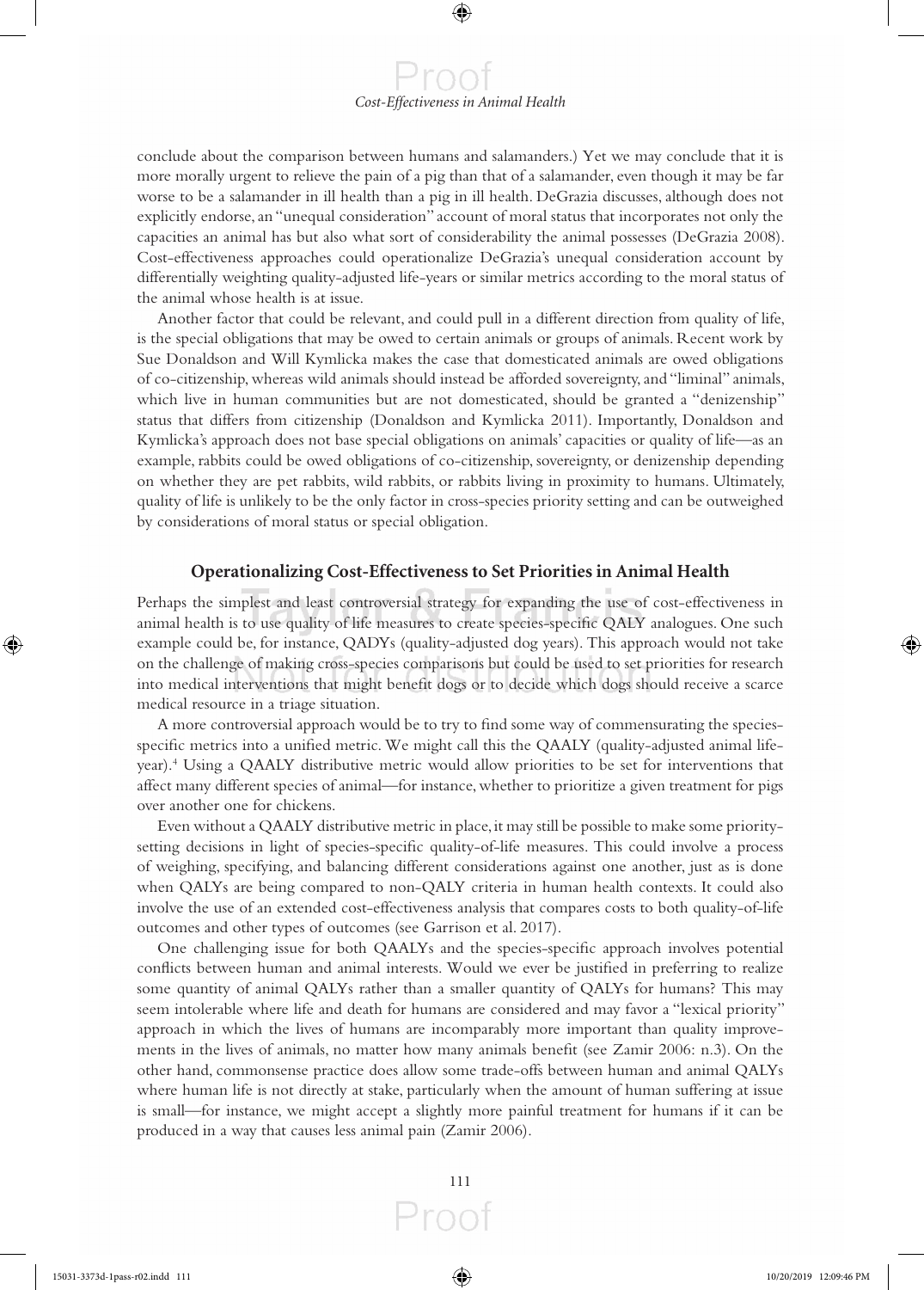⊕

When combined with the common view that some cases of human pain are more morally significant than some risks to human life—which underlies, for instance, the permissibility of risky surgery to cure chronic pain—this could present a problem of intransitivity: a sufficient quantity of human pain can be more important than a human life, but no quantity of animal pain could justify sacrificing a human life, yet some quantity of animal pain could outweigh a quantity of human pain. Similar intransitivities are familiar elsewhere in bioethics (Kamm 1985).

#### **Conclusion**

 I have argued in favor of greater use of cost-effectiveness criteria to set priorities in animal health. I close with a practical note of caution: a familiar challenge to priority setting discussed by Norman Daniels retains force and relevance in the animal ethics context. Daniels argues that it is difficult to justify comprehensively setting priorities for medical interventions using cost-effectiveness calculations within a health care system, like that in the US, where the savings realized by reducing the provision of interventions with poor cost-effectiveness will not necessarily go toward the provision of more cost-effective interventions, which would lead to net improvements in health but might instead go toward nonhealth programs (Daniels 1986). Some might similarly worry that prioritysetting efforts will lead to less money being spent on worthy goals in animal health, and redirected toward other, less important, aims. For priority setting that cuts spending on animal health, rather than reallocating it, to be justified, the alternative spending proposal must be more important.

 Notwithstanding Daniels's concerns, incorporating cost-effectiveness considerations into choices regarding animal health could lead to substantial improvements in animal health. Many of the ethical constraints that count against the use of cost-effectiveness to set priorities do not apply, or at least not so clearly, to their use in setting priorities among animals and with regard to animal health issues. Yet there is little current use of cost-effectiveness to set priorities in animal health—much less than in human health. This perhaps stems from the fact that animal health is highly disunified, with care for wild animals, farm animals, pets, and laboratory animals governed by different rules and policies. There is no National Health Service or Medicaid for animals, or National Institutes of Health to organize research into animal health. Yet we spend substantial sums of money on animal health despite this and do so in a disorganized way. As an example, federal law in the US requires that pets be included in emergency planning (Leonard and Scammon 2007). Many millions of dollars are spent on animal health. Even if some of this spending has the goal of promoting human interests, some of it is clearly spent on animals themselves. By considering cost-effectiveness, we can use that money to make animals' lives go better. As Ord observes in human health contexts, "[i]gnoring costeffectiveness . . . does not mean losing 10 percent or 20 percent of the potential value that a health budget could have achieved, but can easily mean losing 99 percent or more" ( Ord 2013 : 5). He goes on to state that "[t]he main effect of understanding the moral imperative toward cost-effectiveness is spending our budgets so as to produce greater health benefits, saving many more lives and preventing or treating more disabling conditions" ( Ord 2013 : 7). This is true for humans, but it is at least as true for animals. It is time to consider cost-effectiveness in animal health.

#### **Notes**

1. I use *animal* as shorthand throughout for "nonhuman animal."

 2. Elizabeth Harman presents but rejects the view that "[o]ne might try to develop a view on which the kinds of agent-relative constraints that apply to persons do not apply to animals or animal stages. On such a view, it would be permissible to harm one animal or animal stage in order to provide positive benefits to a distinct entity," without discussing McMahan's view on the morality of respect, even though she discusses other parts of McMahan's book (Harman 2011).

⊕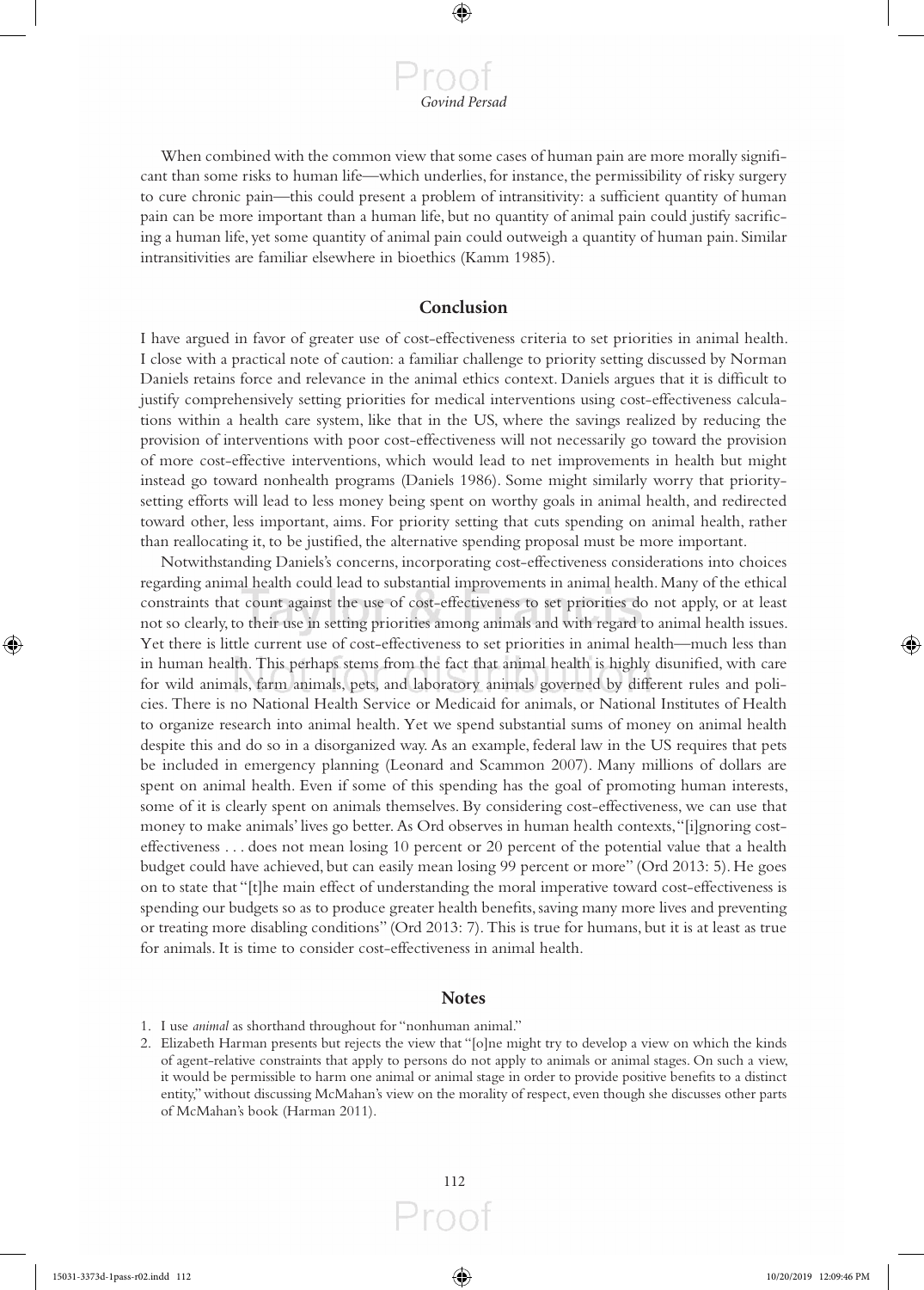⊕

- 3. "But while it seems right that a condition must be evaluated by comparison with what is possible given a certain set of psychological capacities, it seems a mistake to suppose that the relevant capacities are those typical of the members of the individual's own biological species" (McMahan 2002: 325).
- 4. Pesie similarly suggests that "[t]his research explores the possibilities to develop an Animal Health Utility Index (AHUI), by which reductions in QoL can be quantified to indicate the 'Animal Disease Burden' (ADB) (i.e. the change in QoL during a time period), comparable to the quantification of QALYs in humans" (Pesie 2012: note 4).

### **References**

 Belshaw, Z., Asher, L., Harvey, N., and Dean, R. (2015) "Quality of life assessment in domestic dogs: An evidencebased rapid review," *The Veterinary Journal* 206(2): 203–212.

- Boo, J., Rennie, A., Buchanan-Smith, H., and Hendriksen, C. (2005) "The interplay between replacement, reduction and refinement: Considerations where the three Rs interact," Animal Welfare 14(4): 327-332.
- Brock, D. (2003) "Ethical issues in the use of cost-effectiveness analysis for the prioritization of health care resources," in T. T. T. Edejer, R. Baltussen, T. Adam et al. (eds.) *WHO Guide to Cost-Effectiveness Analysis* (pp. 289–312), Geneva, Switzerland: World Health Organization, www.who.int/choice/publications/p\_2003\_ generalised\_cea.pdf (Accessed March 19, 2019).
- Brownlee, K. (2016) "The competent judge problem," *Ratio* 29(3): 312–326.
- Casal, P. (2012) "Sexual dimorphism and human enhancement," *Journal of Medical Ethics* 39(12): 722–728.
- Christiansen, S., Billeschou, S., and Forkman, B. (2007) "Assessment of animal welfare in a veterinary context a call for ethologists," *Applied Animal Behavior Science* 106(4): 203–220.
- Clement, F., Harris, A., Li, J., Yong, K., Lee, K., and Manns, B. (2009) "Using effectiveness and cost- effectiveness to make drug coverage decisions: A comparison of Britain, Australia, and Canada," *JAMA* 302(13): 1437–1443.
- Crisp, R. (2016) "Well-being," in E. Zalta (ed.) *The Stanford Encyclopedia of Philosophy* , [online] Summer, https:// plato.stanford.edu/entries/well-being/#TheWelBei (Accessed March 20, 2019).
- Daniels, N. (1986) "Why saying no to patients in the United States is so hard: Cost containment, justice, and provider autonomy," *New England Journal of Medicine* 314(21): 1380–1383.
- Daniels, N. (1993) "Rationing fairly: Programmatic considerations," *Bioethics* 7(2–3): 224–233.
- DeGrazia, D. (1996) *Taking Animals Seriously: Mental Life and Moral Status* (p. 280), New York: University of Cambridge.
- DeGrazia, D. (2008) "Moral status as a matter of degree?" *The Southern Journal of Philosophy* 46(2): 181–198.
- DeGrazia, D. (2016) "Sentient nonpersons and the disvalue of death," *Bioethics* 30(7): 511–519.
- Donaldson, S., and Kymlicka, W. (2011) *Zoopolis: A Political Theory of Animal Rights* , New York: Oxford University Press.
- Dorsey, D. (2016) "Future-bias: A (Qualified) defense," *Pacific Philosophical Quarterly* 98(S1): 317-344.
- Drummond, M., and Sorenson, C. (2009) "Nasty or nice? A perspective on the use of health technology assessment in the United Kingdom," *Value in Health* 12(2): S8–S13.
- Duarte, C., Freitas, P., and Bexiga, R. (2015) "Technological advances in bovine mastitis diagnosis: An overview," *Journal of Veterinary Diagnostic Investigation* , [online] 27(6): 665–672. https://doi.org/10.1177/104063871 5603087 (Accessed March 19, 2019).
- Fojo, T., and Grady, C. (2009) "How much is life worth: Cetuximab, non- small cell Lung Cancer, and the \$440 billion question," *JNCI Journal of the National Cancer Institute* , [online] 101(15): 1044–1048. https://doi. org/10.1093/jnci/djp177 (Accessed March 19, 2019).
- Garrison, L., Kamal-Bahl, S., and Towse, A. (2017) "Toward a broader concept of value: Identifying and defining elements for an expanded cost-effectiveness analysis," *Value in Health* 20(2): 213–216.
- Graham, J., Corso, P., Morris, J., Segui-Gomez, M., and Weinstein, M. (1998) "Evaluating the cost-effectiveness of clinical and public health measures," *Annual Review of Public Health* 19(1): 125–152.
- Hadorn, D. (1991) "Setting health care priorities in Oregon: Cost-effectiveness meets the rule of rescue," *JAMA* 265(17): 2218–2225.
- Harman, E. (2011) "The moral significance of animal pain and animal death," in T. Beauchamp and R. Frey (eds.) *The Oxford Handbook of Animal Ethics* (pp. 726–737), Oxford: Oxford University Press.
- Harris, J. (1987) "QALYfying the value of life," *Journal of Medical Ethics* 13(3): 117–123.
- Heathwood, C. (2006) "Desire satisfactionism and hedonism," *Philosophical Studies* 128(3): 539–563.
- Hsiung, W., and Sunstein, C. (2006) "Climate change and animals," *University of Pennsylvania Law Review* , [online] 155(6): 1695, https://scholarship.law.upenn.edu/penn\_law\_review/vol155/iss6/7 (Accessed March 19, 2019).

113

⊕